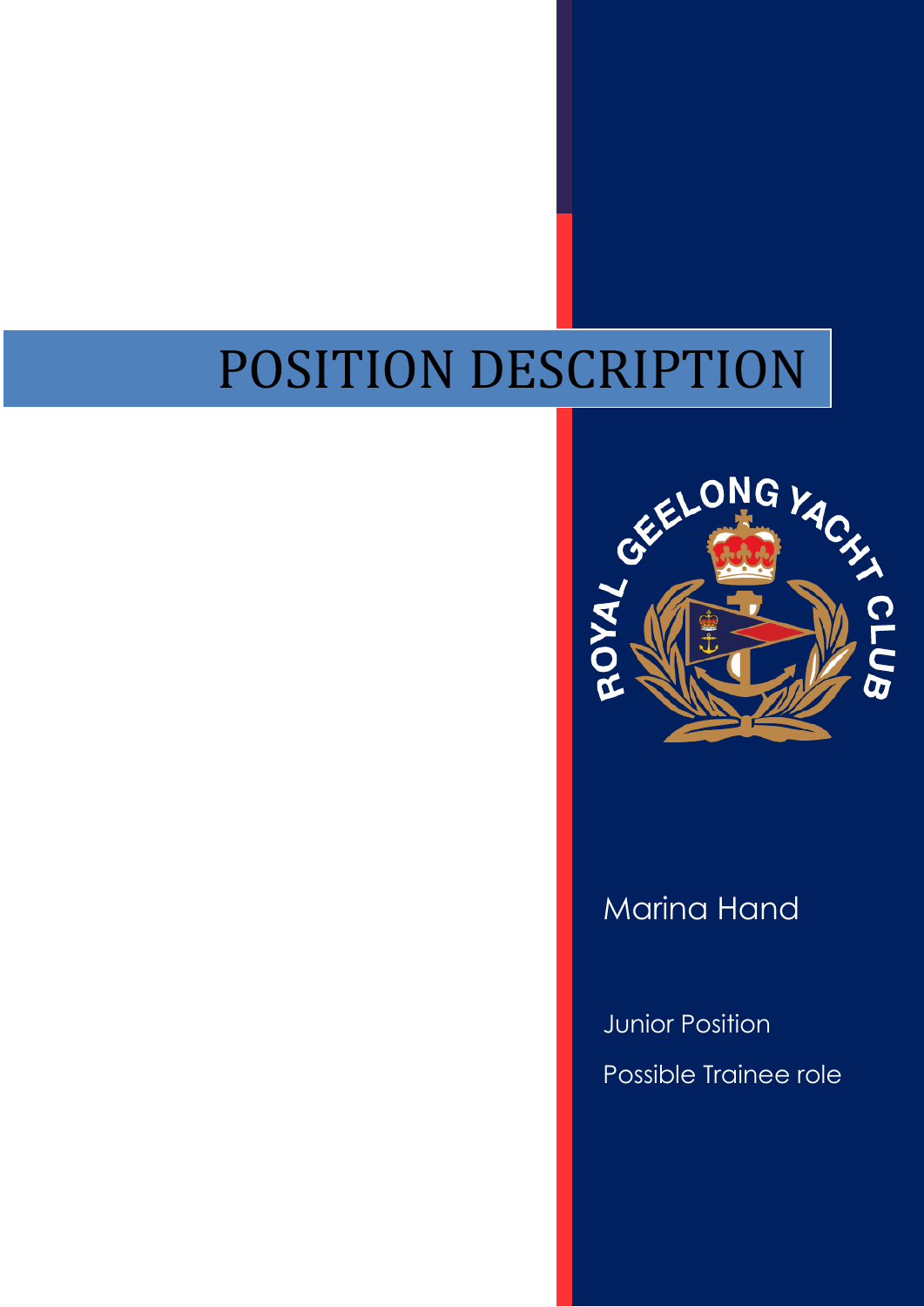#### **Overview of Role**

- Working with the Marina Manager, the position is responsible for the ongoing maintenance and operation of the marina and boat yard facilities of the Royal Geelong Yacht Club.
- To assist in general maintenance of Royal Geelong Yacht Club property and buildings.
- $\bullet$
- To ensure that all members and customers receive a high standard of customer service, and ensure the marina, hard stand, marina environment and surrounding grounds are kept safe, clean and tidy.

#### **Job/Task Profile**

- Ensure the marina and yard is clean and tidy.
- Walk marina arms to check all customers' boats are safe and secure.
- Ensure the marina does not host any unwanted hazards that could cause harm to people and to property.
- Assist customers into and out of berths etc.
- Assist in slipping of boats in & out of the water
- Assist Marina staff in daily repair and maintenance tasks
- Assist in the repair and maintenance of the club owned marina assets, including Wangim Walk
- Provide an efficient and clean fuel service to members and quests.
- Ensure all sales are recorded and calculated in accordance with the club's policy.
- Ensure customers receive a clean and efficient rubbish and recycling service.
- Assist in the berth allocations for casual and permanent customers.
- Assist in towing boats to and from the marina. This must be done in a professional manner to ensure damage to vessels does not occur.
- Provide rescue and fire-fighting service in conjunction with all marina staff.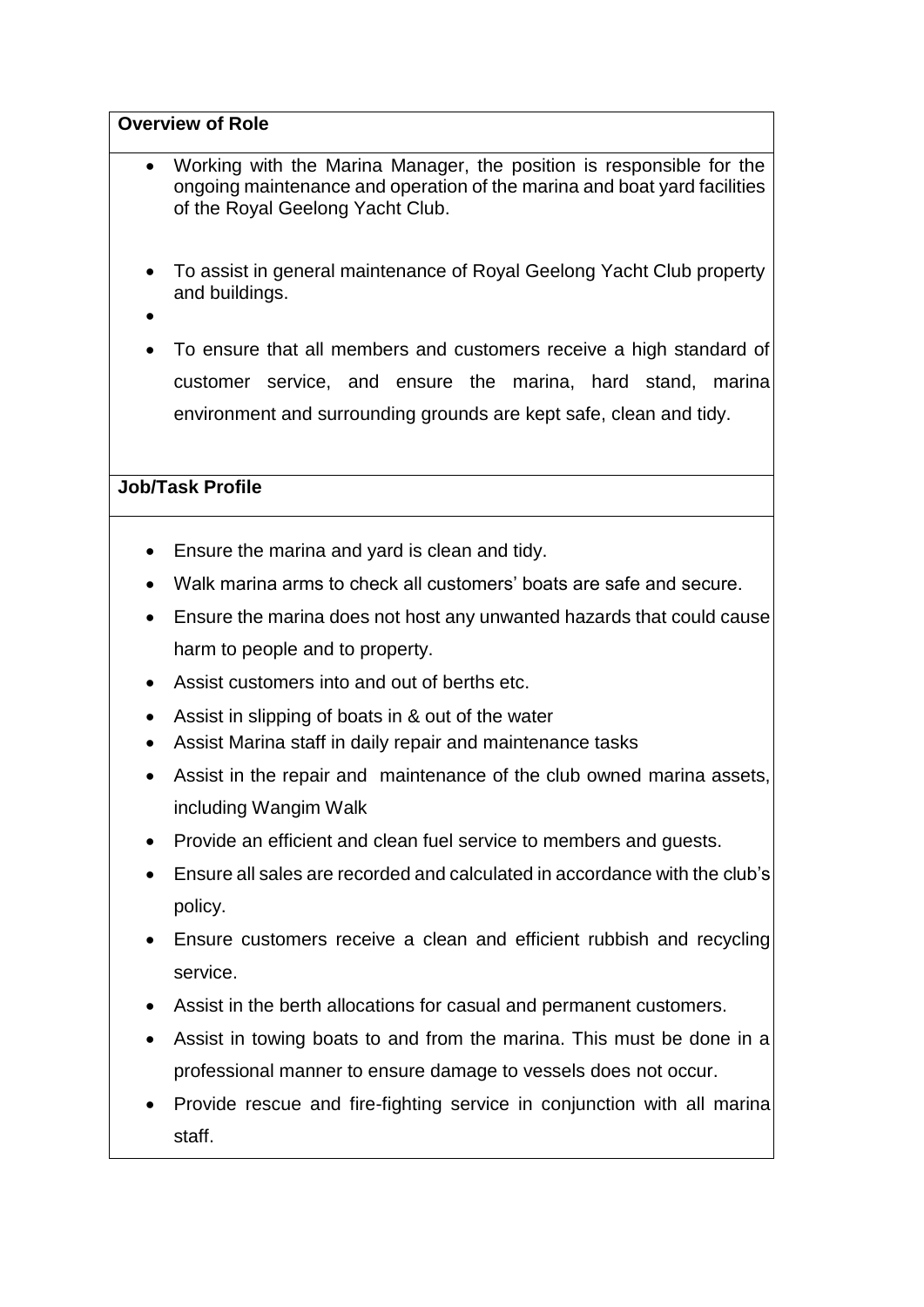- Provide customers with a complimentary trolley service, and ensure all trolleys are clean, in good working order and stacked neatly at the marina entrance.
- Record incident reports and complaints in hard copy.
- Conduct regular checks of safety equipment around the marina to ensure the equipment will work satisfactorily in an emergency.

## **Key Working Relationships:**

#### **Internal:**

- Marina Manager
- Marina Assistant
- Accounts Assistant
- Sailing & Boating Manager

#### **External:**

 $\bullet$  N/A

## **Reporting Relationships:**

| Reports/Responsible To;               | Marina Manager |
|---------------------------------------|----------------|
|                                       |                |
| Positions Reporting To This Position; | <b>None</b>    |
|                                       |                |

#### **Key Competencies**

- Sound interpersonal and communication skills. Ability to work in and contribute to team performance
- Ability to work with diverse groups of stakeholders including staff, volunteers and members in addition to external stakeholders including, contractors.
- Demonstrated ability to use a computer including Microsoft email, word, and excel.
- General boating and rope splicing knowledge.